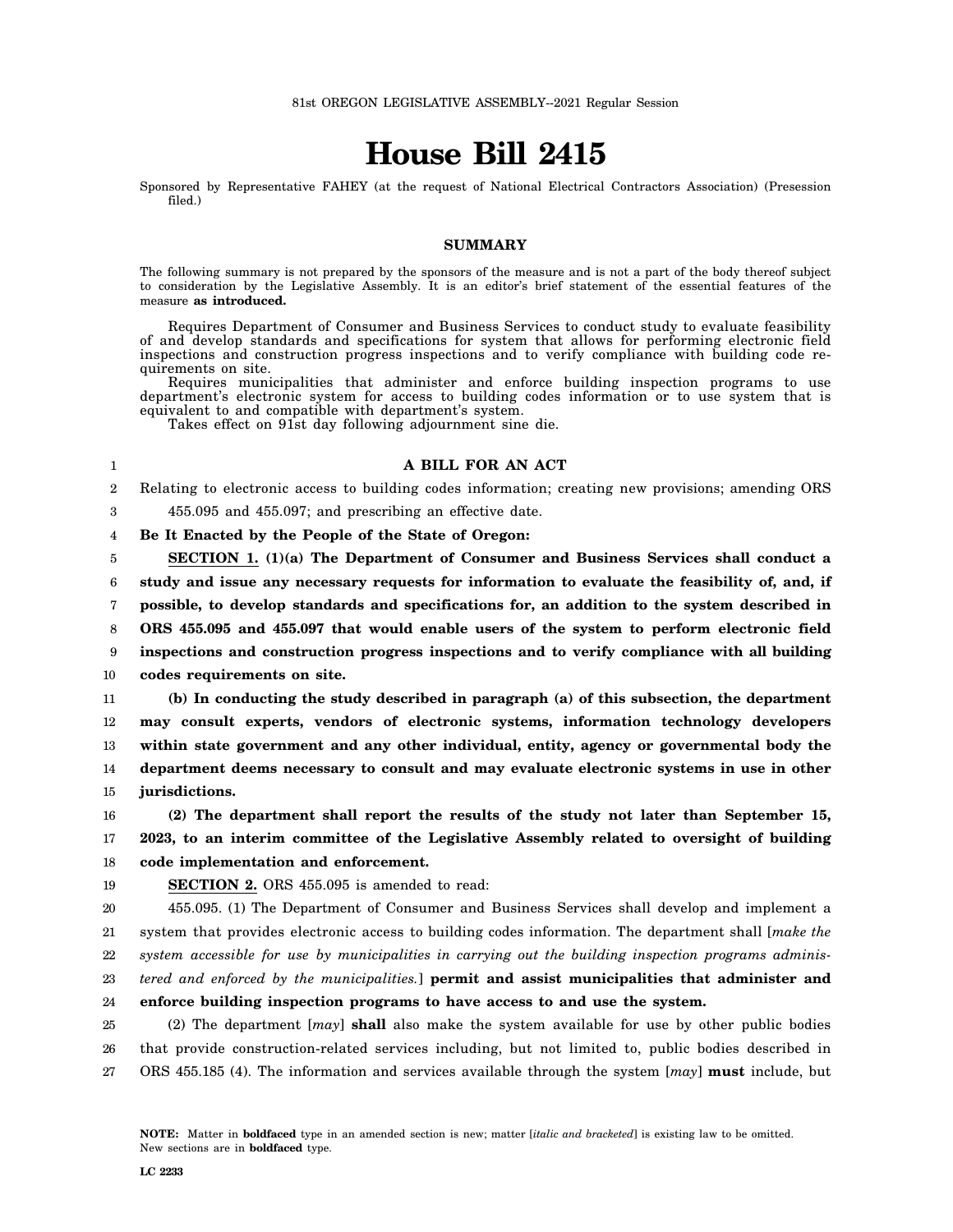# HB 2415

1 need not be limited to:

2 (a) Licensing, permit, inspection and other relevant information;

3 (b) Access to forms;

- 4 (c) Electronic submission of **and payment for** permit applications;
- 5 (d) Electronic submission of plans for review;
- 6 **(e) Electronic receipt of plan approvals and permits;**
- 7 [*(e)*] **(f)** Electronic issuance of minor label or other appropriate permits;
- 8 [*(f)*] **(g)** Access to permit and inspection processes;
- 9 10 [*(g)*] **(h) Receiving requests for and** scheduling [*of*] inspections, tracking of corrections and granting of approvals; [*and*]
- 11 12 **(i) Performance of electronic field inspections, construction progress inspections and on-site verification of compliance with building codes requirements; and**
- 13 [*(h)*] **(j)** The coordination and tracking of construction-related services.

14 15 16 17 18 [*(3) The use of the system described in this section by a municipality or other public body is voluntary. Nonparticipation in the system by a municipality or other public body is not grounds for the department to suspend, revoke authorization for or assume the administration of a building inspection program described in ORS 455.148 or 455.150 or to impose other disciplinary actions or sanctions against a municipality or other public body.*]

19 20 21 22 23 **(3) A municipality that administers and enforces a building inspection program shall use the system described in subsection (2) of this section or shall use a system that the municipality develops, owns or has access to that has features, capabilities and functions that are equivalent to and compatible with the system described in subsection (2) of this section.**

24

**SECTION 3.** ORS 455.097 is amended to read:

25 455.097. (1) As used in this section, "form and format":

26 27 28 (a) Means the arrangement, organization, configuration, structure or style of, or method of delivery for, providing required information or providing the substantive equivalent of required information.

29 30 (b) Does not [*mean*] **include** altering the substance of information or the addition or omission of information.

31 32 [*(2) The purpose of this section and ORS 455.095 is to enable the Department of Consumer and Business Services to develop and implement a system that:*]

33 [*(a) Provides electronic access to building codes information;*]

34 [*(b) Is designed to offer a full range of electronic building permits services;*]

35 [*(c) Allows the streamlining of building inspection services;*]

36 [*(d) Provides a uniform form and format for submitting building codes information electronically;*]

37 38 [*(e) Is available for use by any municipality administering and enforcing a building inspection program; and*]

- 39 [*(f) At the discretion of the department:*]
- 40 [*(A) Is available for use by other public bodies that provide construction-related services; and*]
- 41 [*(B) Supports access for other purposes that may include, but need not be limited to, access for the*

42 *coordination and tracking of construction-related services.*]

43 44 45 [*(3)*] **(2)** The department shall adopt rules to govern the form and format of building permit applications, building plans, specifications, other building program information and any other information exchanged through the electronic building codes information system described in ORS